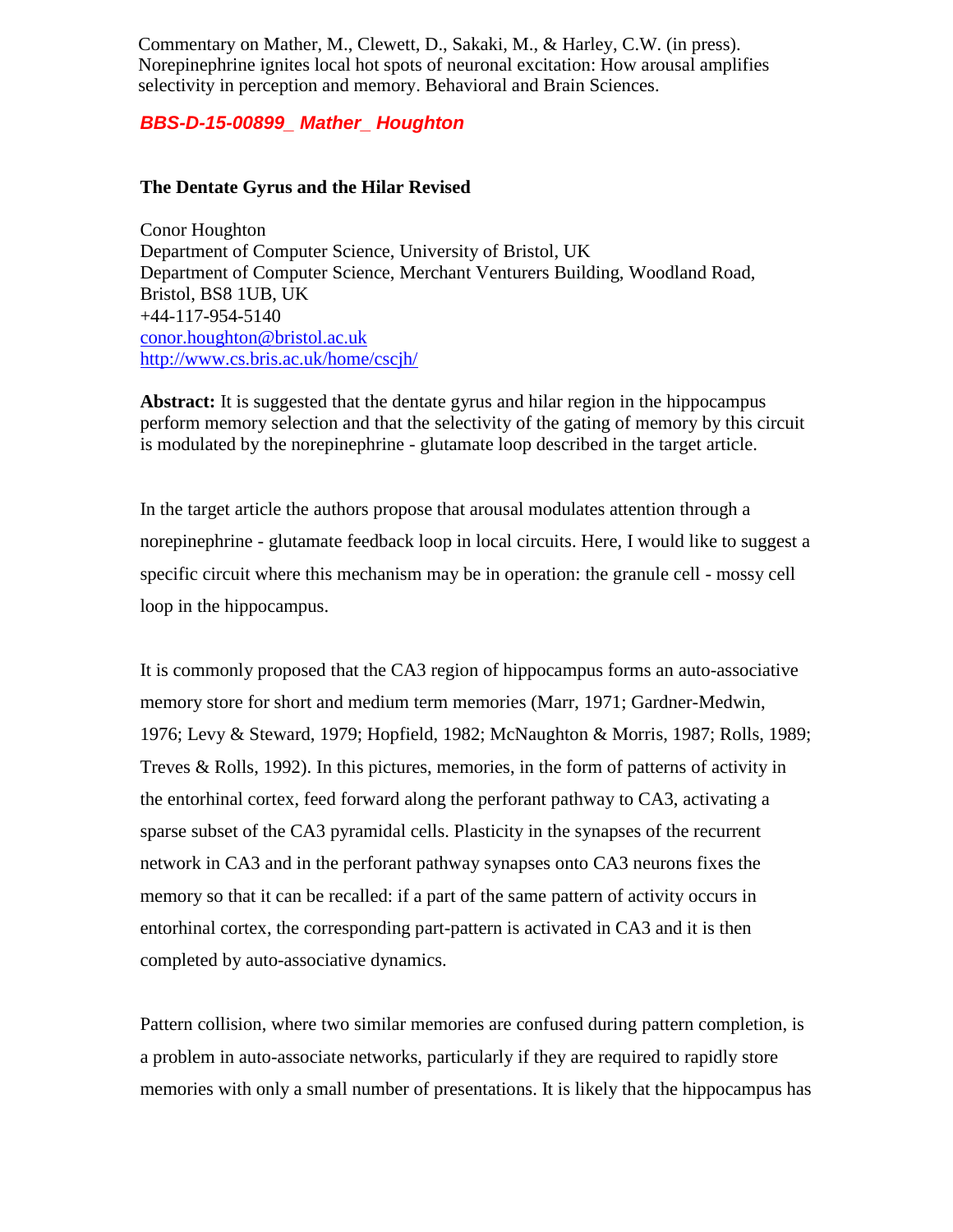a mechanism to avoid or reduce pattern collision: the hippocampus stores rapidly acquired memories and it is important that similar but distinct memories can be distinguished during recall.

It has been proposed that the role of the dentate gyrus is to separate patterns and thereby reduce collisions (Treves & Rolls, 1992; O'Reilly & McClelland, 1994; Gilbert, Kesner, & Lee, 2001; Leutgeb, Leutgeb, Moser, & Moser, 2007; McHugh et al., 2007). In addition to CA3 neurons, the perforant pathway connects to the granule layer in dentate gyrus. The granule layer of dentate gyrus is, in turn, connected to CA3 along the mossy fibres. This means that the entorhinal cortex is connected to CA3 directly, along the perforant pathway, and indirectly, via dentate gyrus. In the specific version of dentate gyrus pattern separation proposed in (O'Reilly & McClelland, 1994) there is local kwinner-take all dynamics between cells in dentate gyrus and the consequence of this is that only a random subset of the cells receiving input from entorhinal cortex become active. This activity is feed forward along the mossy fibers to CA3 and in turn, excites a random subset of those cells in CA3 that receiving input from entorhinal cortex. This randomisation separates the patterns that are then learned in the CA3 auto-associative network.

There is experimental evidence (McHugh et al., 2007) that the dentate gyrus is important for pattern separation and that the adult neurogenesis of dentate gyrus granule cells, which may support the randomisation, is linked to pattern separation (Altman, 1963; Bayer, Yackel, & Puri, 1982; Clelland et al., 2009; Sahay et al., 2011). However, it seems unlikely that pattern separation is the only role of the dentate gyrus; for a start, pattern separation on its own seems a modest role for such a substantial brain region. Beyond this, pattern separation does not explain either the hilar region or the role of norepinephrine in the dentate gyrus.

The hilar region lies between dentate gyrus and CA3. As the mossy fibers run through the hilar region they form *en passant* connections with the mossy cells (Amaral, 1978; Scharfman & Myers, 2012). These are large excitatory cells whose proximal dendrites are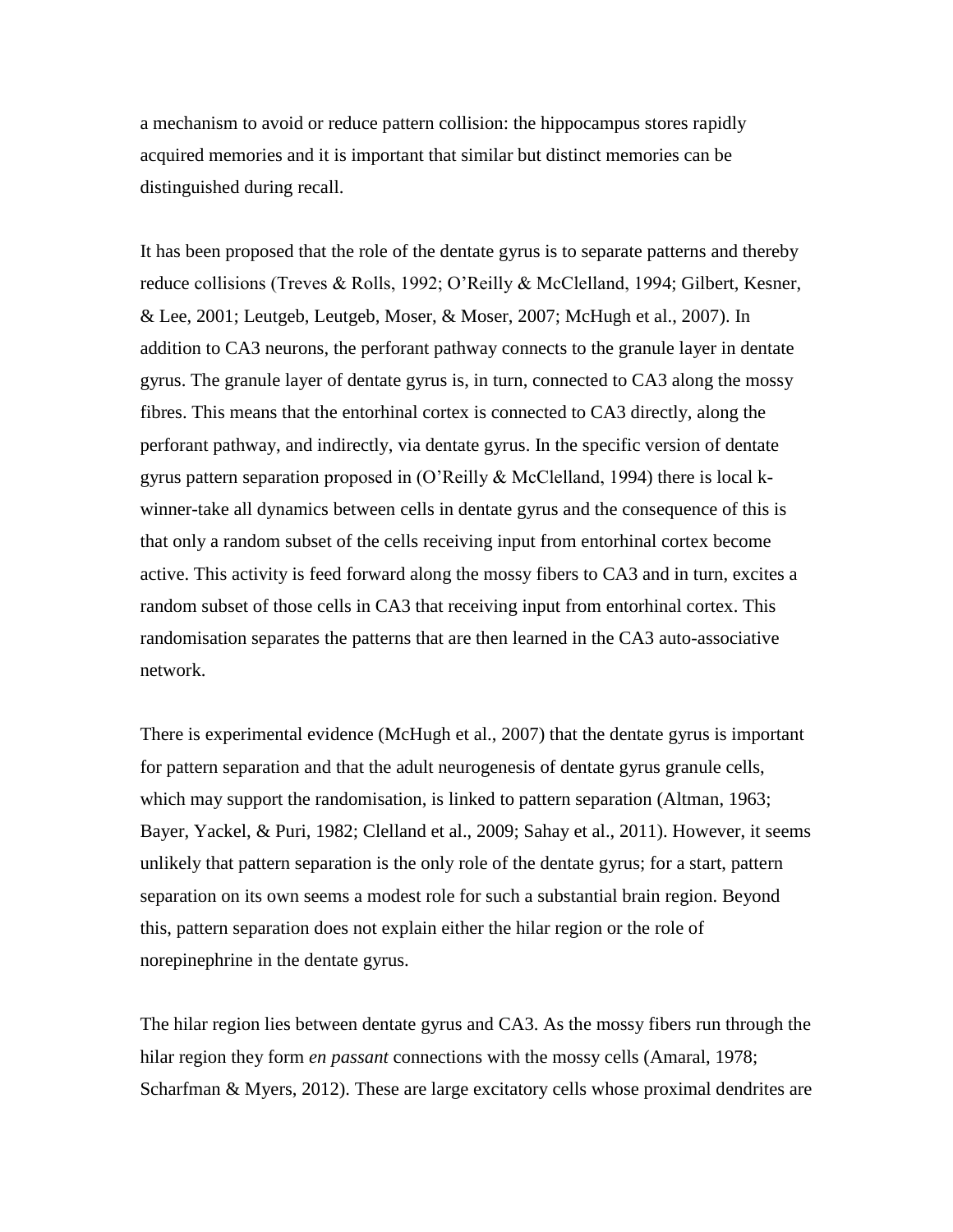covered in mossy-looking spines. The mossy cells, in turn, have a substantial backprojection which extends along the longitudinal axis of the dentate gyrus (Amaral  $\&$ Witter, 1989; Amaral, Scharfman, & Lavenex, 2007) and connects to both granule cells and inhibitory interneurons (Scharfman, 1994, 1995).

This two layer structure seems more elaborate than a simple randomising k-winner-takesall network would require; random sub-selection from a pattern could be achieved by local excitatory-inhibitory dynamics within the dentate gyrus itself. However, the twolayer structure would make sense if the role of the dentate gyrus encompassed memory selection as well as pattern separation. As pointed out in (Koch & Ullman, 1984, 1987; Olshausen, Anderson, & Van Essen, 1993) a single layer winner-takes-all network in which competition occurs across the whole network requires considerable inter-neuronal connectivity. This is solved by having more than one layer; in the first layer competition is restricted to subregions, a champion emerges from each subregion to compete in the next layer where the competition between subregions occurs. In short, it is suggested here that, in addition to separating patterns, the winner-take-all dynamics in the dentate gyrus also compares the salience of different aspects of its input and that this selection gates and refines the storage of memories in CA3. The role of the hilar region is to facilitate this comparison.

The locus coeruleus projects to the dentate gyrus which contains beta-adrenegic receptors (Berridge & Waterhouse, 2003; Harley, 2007). Norepinephrine release in response to novelty during exploration enhances excitability in the dentate gyrus (Kitchigina, Vankov, Harley, & Sara, 1997), in fact, the activity of both interneurons (Nitz & McNaughton, 2004) and excitatory neurons (Neuman & Harley, 1983; Dahl & Winson, 1985) in dentate gyrus show norepinephrine-promoted increase in response to novelty. Furthermore, it has been shown that in hippocampus glutamate causes enhanced norepinephrine release (Pittaluga & Raiteri, 1990; Raiteri, Garrone, & Pittaluga, 1992), an effect which is most marked in the dentate gyrus (Andrés, Bustos, & Gysling, 1993). Conversely, norepinephrine in dentate gyrus, but not in other hippocampal regions, potentiates the release of glutamate (Lynch & Bliss, 1986). The role of norepinephrine in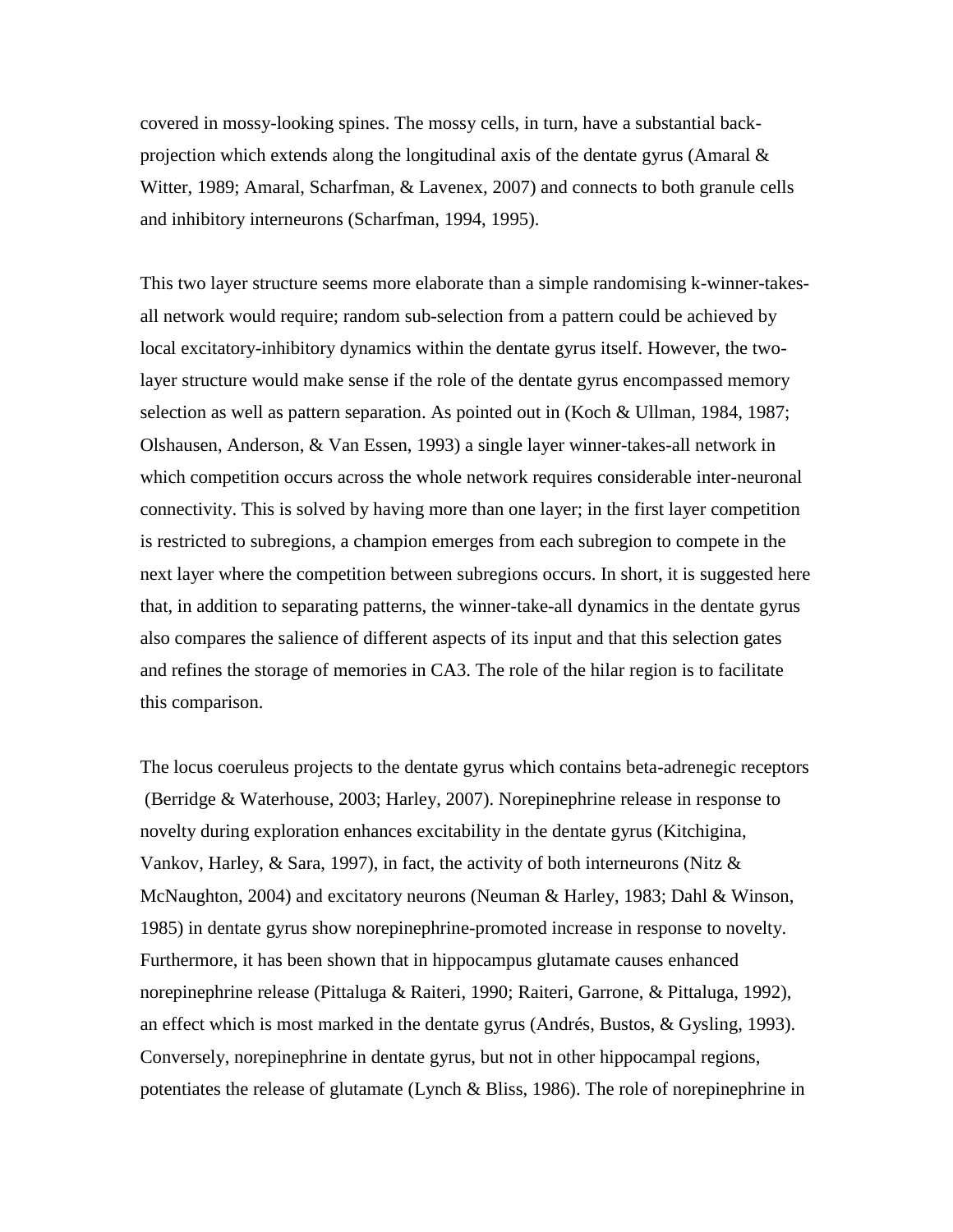dentate gyrus seems somewhat mysterious if the role of the dentate gyrus is restricted to pattern separation. However, if, as proposed here, the dentate gyrus also performs memory selection then the norepinephrine - glutamate mechanism for modulating memory selectivity described in the target article becomes the missing clue that could explain the role of norepinephrine in dentate gyrus.

## **References**

Altman, J. (1963). Autoradiographic investigation of cell proliferation in the brains of rats and cats. *The Anatomical Record*, 145 , 573–591.

Amaral, D. G. (1978). A Golgi study of cell types in the hilar region of the hippocampus in the rat. *Journal of Comparative Neurology*, 182 , 851–914.

Amaral, D. G., Scharfman, H. E., & Lavenex, P. (2007). The dentate gyrus: fundamental neuroanatomical organization (dentate gyrus for dummies). *Progress in Brain Research*, 163 , 3–22.

Amaral, D. G., & Witter, M. P. (1989). The three-dimensional organization of the hippocampal formation: a review of anatomical data. *Neuroscience*, 31 , 571–591.

Andrés, M. E., Bustos, G., & Gysling, K. (1993). Regulation of [3 h] norepinephrine release by n-methyl-d-aspartate receptors in minislices from the dentate gyrus and the CA 1 – CA 3 area of the rat hippocampus. *Biochemical Pharmacology*, 46 , 1983–1987.

Bayer, S. A., Yackel, J. W., & Puri, P. S. (1982). Neurons in the rat dentate gyrus granular layer substantially increase during juvenile and adult life. *Science*, 216 , 890– 892.

Berridge, C. W., & Waterhouse, B. D. (2003). The locus coeruleus-noradrenergic system: modulation of behavioral state and state-dependent cognitive processes. *Brain Research Reviews*, 42 , 33–84.

Clelland, C., Choi, M., Romberg, C., Clemenson, G., Fragniere, A., Tyers, P., . . . others (2009). A functional role for adult hippocampal neurogenesis in spatial pattern separation. *Science*, 325 , 210–213.

Dahl, D., & Winson, J. (1985). Action of norepinephrine in the dentate gyrus. i. Stimulation of locus coeruleus. *Experimental Brain Research*, 59 , 491–496.

Gardner-Medwin, A. (1976). The recall of events through the learning of associations between their parts. *Proceedings of the Royal Society of London B*, 194 , 375–402.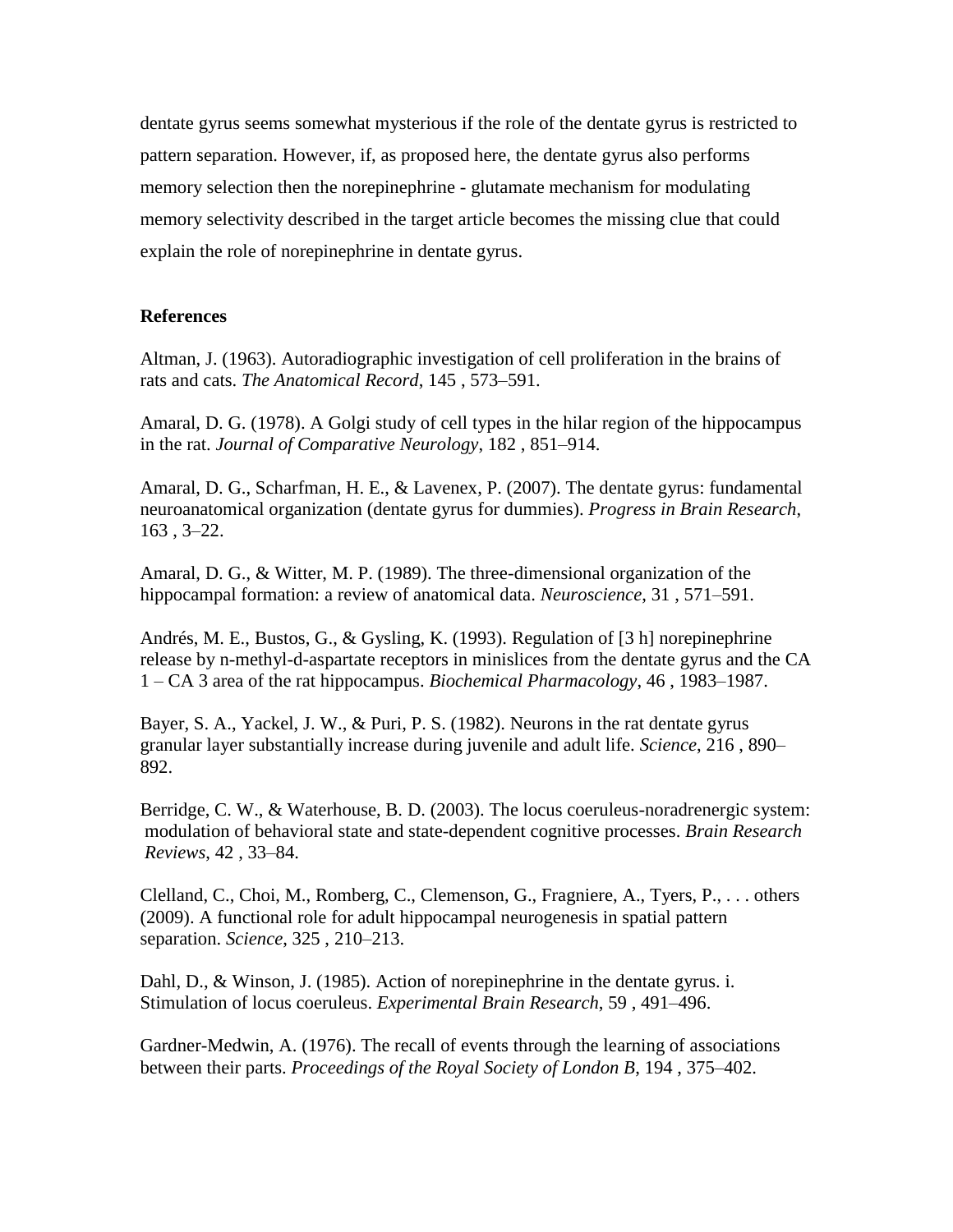Gilbert, P. E., Kesner, R. P., & Lee, I. (2001). Dissociating hippocampal subregions: a double dissociation between dentate gyrus and CA1. *Hippocampus*, 11 , 626–636.

Harley, C. W. (2007). Norepinephrine and the dentate gyrus. *Progress in Brain Research*, 163 , 299–318.

Hopfield, J. J. (1982). Neural networks and physical systems with emergent collective computational abilities. *Proceedings of the National Academy of Sciences*, 79 , 2554– 2558.

Kitchigina, V., Vankov, A., Harley, C., & Sara, S. J. (1997). Novelty-elicited, noradrenaline-dependent enhancement of excitability in the dentate gyrus. *European Journal of Neuroscience*, 9 , 41–47.

Koch, C., & Ullman, S. (1984). Selecting one among the many: A simple network implementing shifts in selective visual attention. *MIT Artificial Intelligence Laboratory Technical Report*, Memo 770 .

Koch, C., & Ullman, S. (1987). Shifts in selective visual attention: towards the underlying neural circuitry. In Matters of intelligence (pp. 115–141). Netherlands: Springer.

Leutgeb, J. K., Leutgeb, S., Moser, M.-B., & Moser, E. I. (2007). Pattern separation in the dentate gyrus and CA3 of the hippocampus. *Science*, 315 , 961–966.

Levy, W. B., & Steward, O. (1979). Synapses as associative memory elements in the hippocampal formation. *Brain Research*, 175 , 233–245.

Lynch, M., & Bliss, T. (1986). Noradrenaline modulates the release of [14 c] glutamate from dentate but not from CA1/CA3 slices of rat hippocampus. *Neuropharmacology*, 25, 493–498.

Marr, D. (1971). Simple memory: a theory for archicortex. P*hilosophical Transactions of the Royal Society B*, 262 , 23–81.

McHugh, T. J., Jones, M. W., Quinn, J. J., Balthasar, N., Coppari, R., Elmquist, J. K., . . . Tonegawa, S. (2007). Dentate gyrus NMDA receptors mediate rapid pattern separation in the hippocampal network. *Science*, 317 , 94–99.

McNaughton, B. L., & Morris, R. G. M. (1987). Hippocampal synaptic enhancement and information storage within a distributed memory system. *Trends in Neurosciences*, 10, 408–415.